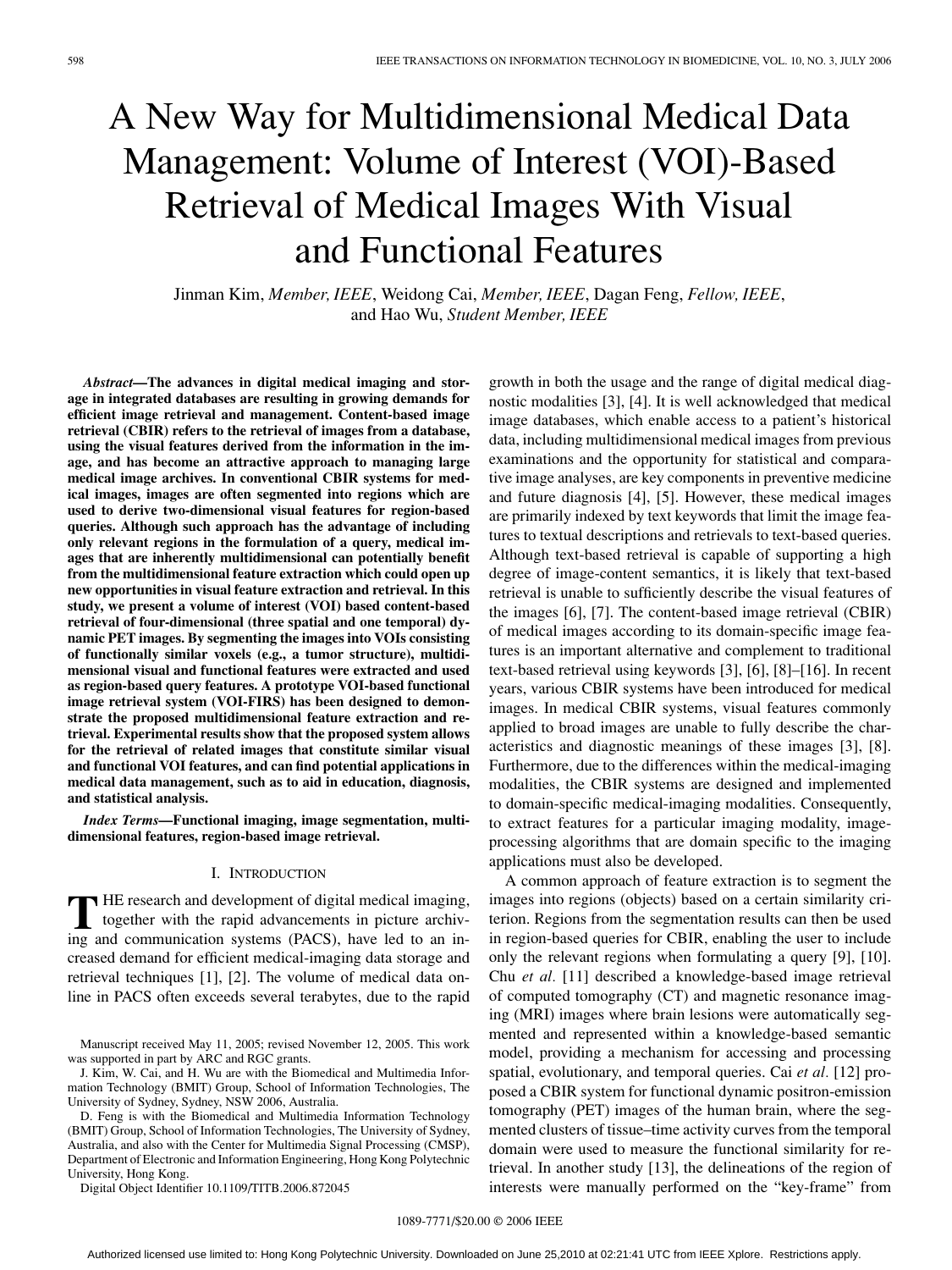the frame-stack of high-resolution CT (lung) images and were used as the features to represent the entire image. Other medical CBIR systems using segmentation to represent the regions have also been described, such as the retrieval of tumor shapes [14], clusters of microcalcification from mammography [15], and the shapes of regions in spine X-ray images [16]. The majority of these systems were based on medical-imaging modalities that are multidimensional [11]–[15]; however, the feature extraction and retrieval were all performed using two-dimensional slices, thus, not taking full advantage of the information available in the three-dimensional (3-D) spatial domain. In contrast, Guimond *et al.* [17] introduced the user-selected volume of interest (VOI) for the retrieval of pathological brain MRI images. The basic approach in this study was a density-based registration algorithm using global or local affine followed by free-form transformations for the best match between the user-defined VOI and images in the database. However, this approach relies on the VOI definition to be a subsection of the image, rather than the segmented regions, and therefore, the retrieval similarity measure was not region based.

In this study, we propose a 3-D VOI-based feature extraction and retrieval of multidimensional dynamic [ <sup>18</sup>F]2-*fluoro-deoxyglucose* (FDG) PET images. As dynamic PET images consist of both 3-D spatial and one-dimensional (1-D) temporal domains, functional and visual features may be utilized that are domain specific and not available in other medical images. These images were segmented into VOIs consisting of voxels that have similar kinetic behaviors and were used to represent functional structures in the images. Visual and functional features were extracted from these VOIs, which allow the users to formulate region-based queries based on the extracted features for contentbased retrieval, i.e., search for previous diagnosis and treatment results for cases with a cerebral tumor near the cerebellum of the brain. A prototype VOI-based functional image-retrieval system (VOI-FIRS) has been developed to demonstrate the multidimensional feature extraction and retrieval of dynamic PET images.

## II. AUTOMATED VOI SEGMENTATION OF DYNAMIC PET IMAGES USING FUZZY C-MEANS CLUSTER ANALYSIS

In the segmentation of dynamic PET images, cluster analysis based on kinetic behavior has previously been found to be effective in classifying kinetic patterns [12], [18], [19]. In this study, the voxels in the dynamic PET images were automatically segmented using four-dimensional fuzzy c-means cluster analysis [20] into cluster groups based on voxel's kinetic behavior. A detailed description of the theory and implementation of the fuzzy c-means cluster analysis of dynamic PET images may be found in [21]. To simplify the cluster analysis, all frames were summed and low-count background areas in the summed image were removed (set to zero) by applying a threshold. Isolated voxels and gaps from thresholding were then eliminated by a  $3 \times 3 \times 3$  morphological opening filter followed by a closing filter [22]. Tissue time activity curves (TTACs) were extracted for each of the N nonzero voxels in the summed image to form the kinetic feature vector comprising the voxel values at time  $t(t = 1, 2, ..., T)$  where T is the total number of time points. On the basis of the optimal image-sampling schedule technique [23]–[25], the TTACs were then reduced to the five temporal frames needed to identify the five parameters of the FDG model. The application of optimal image-sampling schedule considerably reduced the dimension of the feature vector while increasing the signal-to-noise ratio of the individual frames, thus, potentially improving the cluster analysis relying on the similarity measure of the feature vectors [25].

The fuzzy c-means cluster analysis was applied to assign each of the  $N$  feature vectors to a set number  $C$  of distinct cluster groups. For each cluster, centroids were assigned as the feature vectors of distinct, randomly selected nonbackground voxels. The value of each centroid voxel was replaced with the average of the  $3 \times 3 \times 3$  surrounding voxels to avoid false selection of a noisy outlier that could have resulted in a cluster with a single member. The cluster analysis minimizes the objective function J, according to

$$
J = \sum_{i=1}^{N} \sum_{j=1}^{C} u_{ij}^{P} D_{ij}^{2}
$$
 (1)

where  $P(1 \le P \le \infty)$  is a weighting exponent on each fuzzy membership, which determines the amount of fuzziness of the resulting classification, and  $u_{ij}$  is the membership degree of the ith feature vector in the cluster  $j$ . The similarity measure between the *i*th feature vector  $f_i(t)$  and the cluster centroid  $f_{c_i}(t)$ of the jth cluster group  $c_j$  was calculated using the Euclidean distance  $D_{ij}$  given by

$$
D_{ij} = \left[\sum_{t=1}^{T} s(t) (\mathbf{f}_i(t) - \bar{\mathbf{f}}_{c_j}(t))^2\right]^{1/2}
$$
 (2)

where  $s(t)$  is a scale factor of time point  $t(t = 1, 2, \ldots, T)$  equal to the duration of the tth frame divided by the total dynamic acquisition time. The scale factor gives more weight to the later, longer frames that contain more reliable data. The minimization of J was achieved by iteratively updating the  $u_{ij}$ 

$$
u_{ij} = \frac{1}{\sum_{k=1}^{C} \left[\frac{D_{ij}}{D_{ik}}\right]^{\frac{2}{P-1}}} \tag{3}
$$

and the cluster centroids  $\mathbf{f}_{c_i}(t)$ 

$$
\bar{\mathbf{f}}_{c_j}(t) = \frac{\sum_{i=1}^{N} u_{ij}^P \mathbf{f}_i(t)}{\sum_{i=1}^{N} u_{ij}^P}.
$$
\n(4)

Thus, a probabilistic weighting was assigned to every voxel  $i$ representing it to be likely a member of each cluster  $j$ . For any voxel  $i$ , the sum of the assigned membership degrees was 1.0, i.e.,  $\sum_{j=1}^{C} u_{ij} = 1.0$ . The procedure was terminated when the convergence inequality

$$
\max_{ij} \left\{ \left| u_{ij}^{m+1} - u_{ij}^{m} \right| \right\} < \varepsilon \tag{5}
$$

was satisfied, where m was the iteration step and  $0 < \varepsilon < 1$ . Upon convergence, a cluster map was created by assigning to each voxel a value equal to the cluster number for which it had the highest degree of fuzzy membership.

The optimal number of clusters was determined as follows. The fuzzy validation measure given in [26] was evaluated for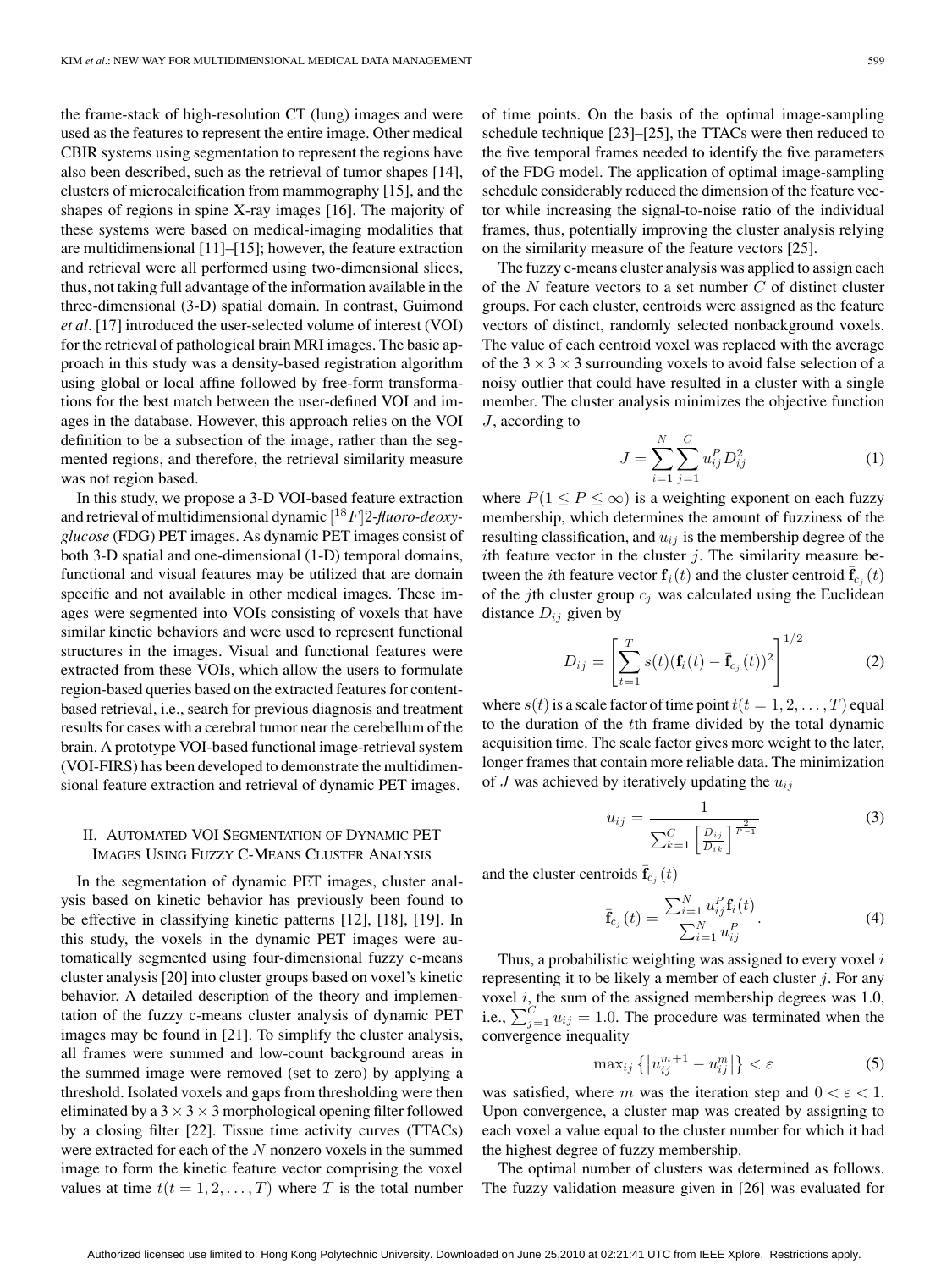integer values of C in the range  $(L - 3 < C < L + 3)$ , where L was the number of tissue types expected to be present. A smaller value of the validation measure indicated a well-defined cluster scheme with more compact and more separate clusters. Additionally, mean-square error across clusters, calculated as the objective function  $J$  in (1) divided by  $C$  after termination of the cluster analysis, was treated as an indicator of the similarity of the voxels within the cluster group. Values of the parameter  $C, P$ , and  $\varepsilon$  were empirically determined (see Section VI).

From the cluster-analysis result, region-growing segmentation [22] was applied to the voxels in each cluster to construct the VOIs. The effect of this process was to group the voxels that were spatially connected (neighboring voxels), and separate the different structures that may have been classified into a cluster due to the similarity of voxel's kinetic behavior. After region growing, an erosion filter was applied to remove weakly connected voxels in the VOIs. Multiple VOIs may be formed from each cluster and for VOIs comprising less than 100 voxels were considered insignificant and discarded.

## III. VOI FEATURE EXTRACTION

## *A. VOI Functional and Physiological Features*

The mean TTAC values for each identified VOI were indexed into the feature database as numeric values. The physiological parameters in the VOI, such as the local cerebral metabolic rate of glucose [27], corresponding to the glucose consumption and energy requirement of functional components, were also estimated with weighted nonlinear least square algorithm [28] and indexed as numeric values.

#### *B. VOI Visual Features*

Our approach to VOI location was based on the transformation of the segmented images to the standard atlas. We utilize the anatomical standardization procedure of the 3-D stereotactic surface projection transformation in the NEUROSTAT package [29]–[31], which deforms the image into a standard stereotactic atlas by linear scaling of the image to correct individual brain sizes and nonlinear warping to minimize regional anatomical variations. The transformation was applied to the dynamic PET images, creating library files of transformation procedures. These library files were then applied to the corresponding segmentation results to warp the segmented images into the same standardized image frame of reference. After the transformation of the segmented images, the centroid moment for each VOI was calculated and indexed into the database. Another visual feature extracted was the volumes of the VOIs, measured in number of voxels.

## *C. Textual Attribute Features*

In dynamic PET image acquisition, textural information regarding the image study is often stored in the image header. The header information usually consists of patient information, such as patient ID, name, sex, age, height, weight, and study number, and attributes related to the patient diagnosis, including physician name, physical examination data, medical history, and pathological results. The information from the image header was parsed into individual textual attributes and indexed into the feature database.

## IV. SIMILARITY MEASURES OF DYNAMIC PET FEATURES

# *A. Query by VOI Functional and Physiological Features*

The TTAC feature vectors of the VOI can be searched in two ways. Firstly, the user can sketch a TTAC curve and adjust the values of individual time-activity points manually. Secondly, the user can select from previously user-defined TTAC curves saved in the database. The sketched or selected curve was then compared to the TTACs stored in the feature index database using the Euclidean distance in (2). Other physiological features can be searched by numeric differences.

#### *B. Query by VOI Visual Features*

The volume feature can be retrieved by measuring the absolute differences between the two volumes. In the similarity measure of the VOI location, the Zubal phantom [32], which consists of labeled anatomical structures, was used as the reference image. The labeled phantom was transformed into the standard co-ordinate system as with dynamic PET images (Section III-B). The similarity of the VOI location was measured using the 3-D spatial distance (in voxels) between the user-defined point from the Zubal atlas and the centroids of the VOIs indexed in the database.

## *C. Query by Textual Attribute Features*

Textual features are measured for similarity by traditional keyword matching using the structured query language (SQL) [33]. Multiple attributes can be selected and combined using logical relationships such as "and," "or," "greater than," etc.

## *D. Combination Feature Query*

The query features of TTAC, volume, and location, described in Sections IV-A and IV-B, can be combined into a single query by assigning different weights to these features. This allows the user to formulate a query using multiple features and to prioritize specific features. For every exclusive VOI retrieved from all M queries, the combined query rank  $R_{\text{CO}}$  was calculated based on the summation of the ranks from the individual queries according to

$$
R_{\rm CQ}(\text{VOI}_j) = \sum_{i}^{M} \frac{R(\text{VOI}_j, Q_i)}{R_T} w_i \tag{6}
$$

where  $\text{VOI}_j$  is the *j*th exclusive VOI,  $R_T$  is the maximum number of returned VOI results common among all M queries  $(Q_1, Q_2, \ldots, Q_N)$ ,  $R(VOI_j, Q_i)$  is the rank of the jth VOI from the *i*th query  $Q_i$ , and  $w_i$  (sum to 100%) is the user-defined weight assigned to  $Q_i$ . The returned VOIs from the combined queries were then ranked based on descending  $R_{\text{CO}}$  measures. Textual patient attributes can also be combined without the weighting function.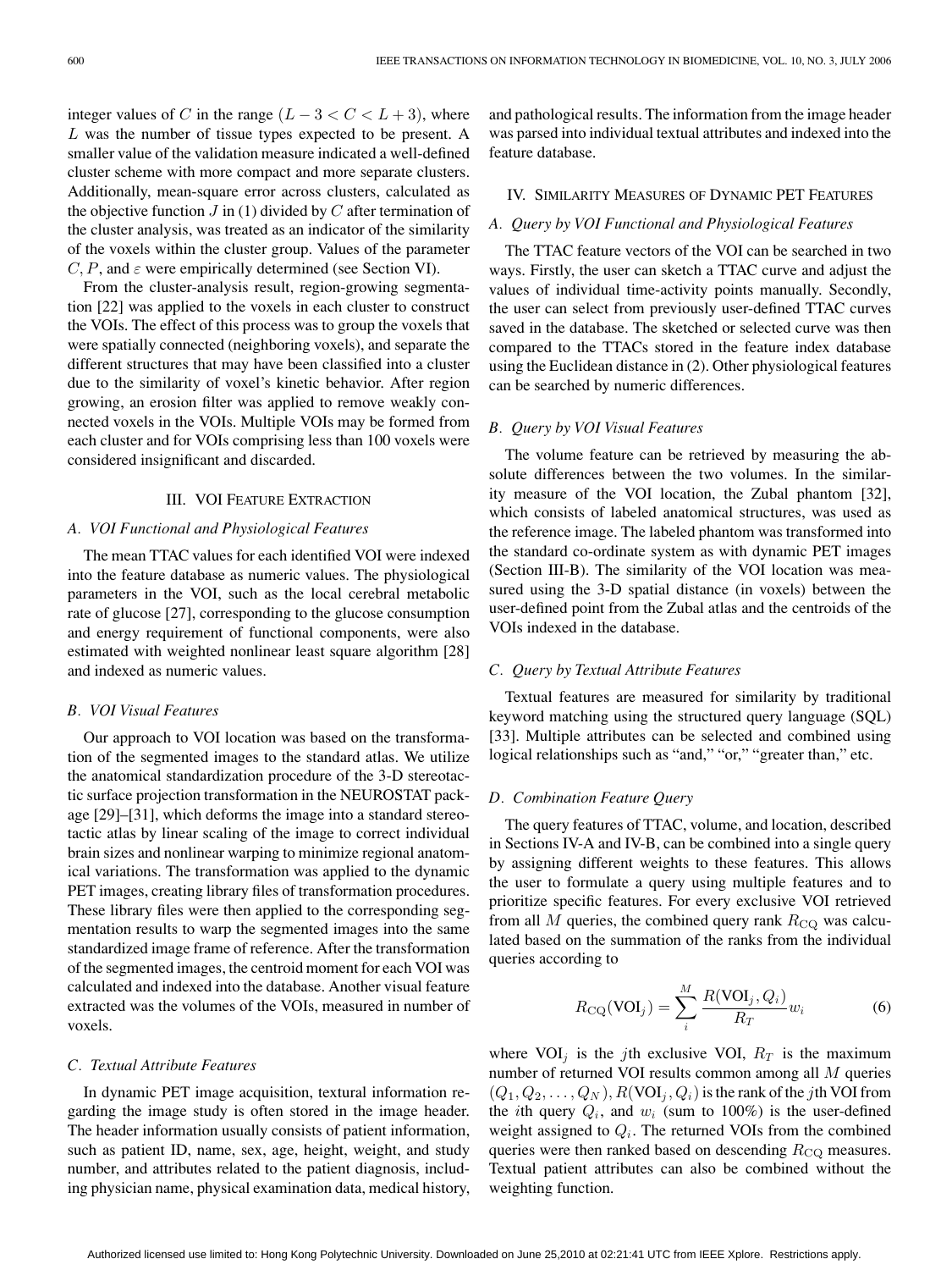

Fig. 1. System block diagram of the proposed VOI-FIRS. After VOI segmentation of dynamic PET images stored in image archival database, visual and functional features were extracted and then indexed in the feature index database (feature extraction exemplified using a sample VOI). The workstations are used to query the content-based search engine, which retrieves the images stored in the external image archival database.

## V. DESIGN AND DEVELOPMENT OF VOI-FIRS

Fig. 1 illustrates the overall system block diagram of the VOI-FIRS for the content-based retrieval of dynamic PET images. The system is composed of a segmentation and feature extraction module and a content-based search engine. The dynamic PET images from the archival database (external storage) were initially segmented into VOIs. The features were then extracted from the VOIs and indexed as visual and functional features in the feature index database. The feature index database can be queried using the graphical user interface from the workstations. On the basis of the user query, the feature index database was searched and the images from the external image archive were retrieved.

The VOI-FIRS has been developed on a PC (Pentium IV Mobile, 2.0 GHz, 512 RAM, 32M graphics) with Microsoft Windows XP platform using Microsoft SQL server 2000, Borland C++ builder, and the visualization tool kit [34]. With this system configuration, the VOI-FIRS was responsive to the user interaction and in the retrieval process. Fig. 2 shows the graphical user interface of the query components in VOI-FIRS. There are four individual query entry windows corresponding to the four query options. With the "Query by functional and physiologic features" illustrated in Fig.  $2(a)$ , the user can manually draw the TTAC feature curve within the labeled grid, or select from a list of predefined sample TTACs (not shown). Once the selection has been made, the TTAC curve can be manually adjusted for individual TTAC points. As the TTAC curve is concentrated in the early temporal frames, the drawn curve can be zoomed for closer inspection. The "Query by VOI visual features" is illustrated in Fig. 2(b), where the user can select the location from the transformed Zubal phantom used as the standard brain atlas (center). The user can navigate in the 3-D viewing space (rotation, scaling, and translation) and change the viewing planes of saggital, coronal, and transaxial slices, providing both the conventional and 3-D orthogonal views. The location feature can be selected either by selecting a point on the Zubal phantom (center), setting voxel co-ordinates numerically (left center), or on the labeled Zubal structure (bottom right). The volume of the VOI can also be set numerically, which works independently to the location feature. The "Query by textual attribute features" and "Query by combined features" query windows (not shown) allow the users to input key words and weights assigned to features, respectively.

## VI. EXPERIMENTAL RESULTS

To validate the proposed VOI-based feature extraction and retrieval, a feature index database was constructed consisting of more than 300 unique and independent VOIs from 13 dynamic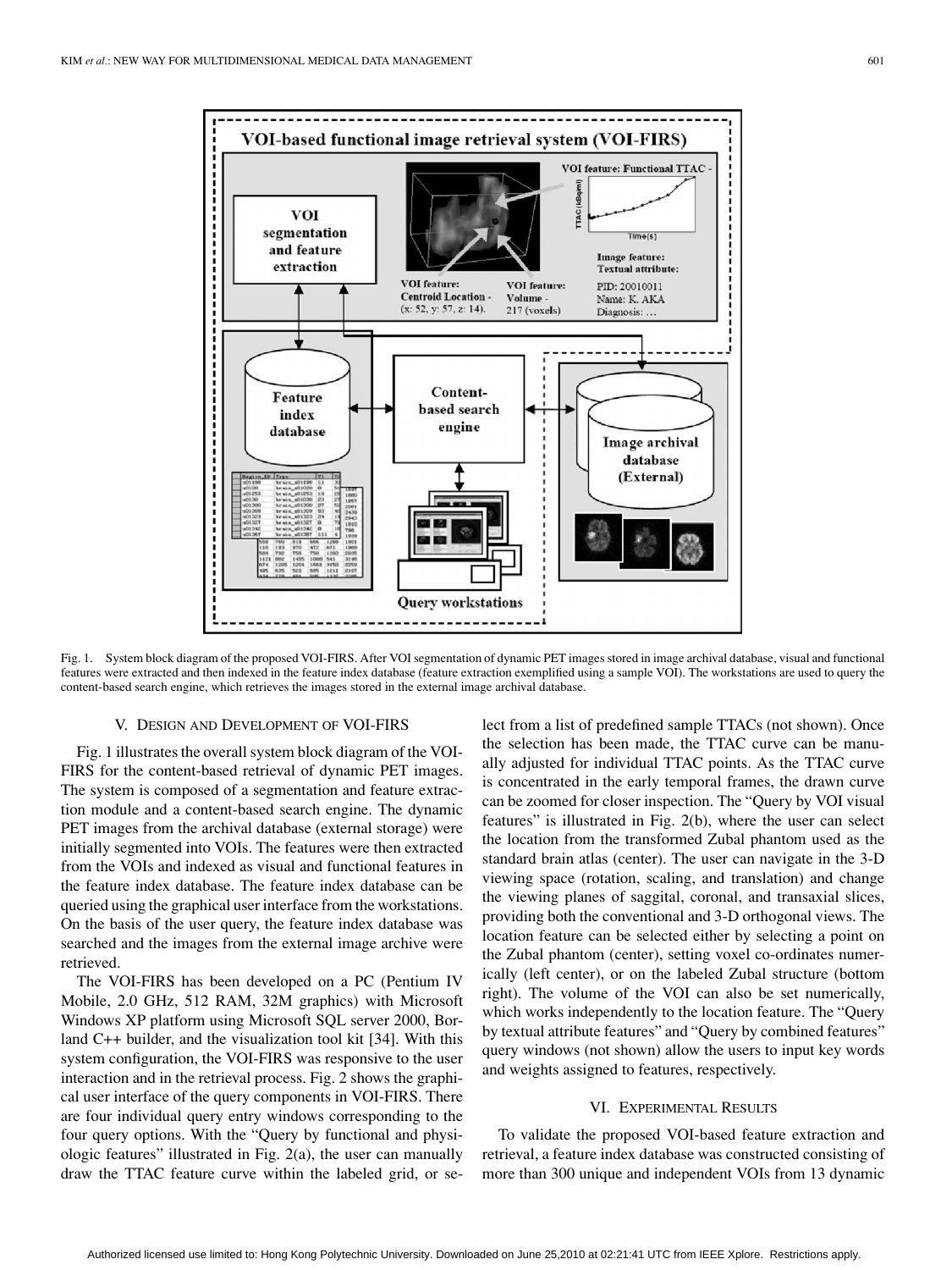

 $(a)$ 



Fig. 2. Graphical user interface of the VOI-FIRS. (a) "Query by functional and physiological features" interface which shows the user-drawn TTAC curve (left) and the retrieved VOIs with their TTAC curves and similarity indices (right). (b) "Query by visual features" interface, exemplified with the rendered surface corresponding to the user-selected "prefrontal lobes" in the orthogonal Zubal slices.

FDG PET (SIEMENS ECAT 951R scanner) of clinical human brain studies. These studies included two tumor cases, three normal cases, and eight other neurological cases. The numbers of image slices for the dynamic PET studies was 31, with each slice acquired in 22 temporal frames comprising  $6 \times 10$  s scans, and  $4 \times 0.5$ ,  $1 \times 2.0$ , and  $11 \times 5.0$  min scans. The dynamic images were decay corrected to the time of injection, attenuation corrected and then reconstructed using filtered back-projection. The reconstructed images were  $128 \times 128$  with voxel dimensions of  $1.841 \times 1.841 \times 3.375$  mm.

The result of applying fuzzy c-means cluster analysis to a patient study is shown in Fig. 3 with different gray levels used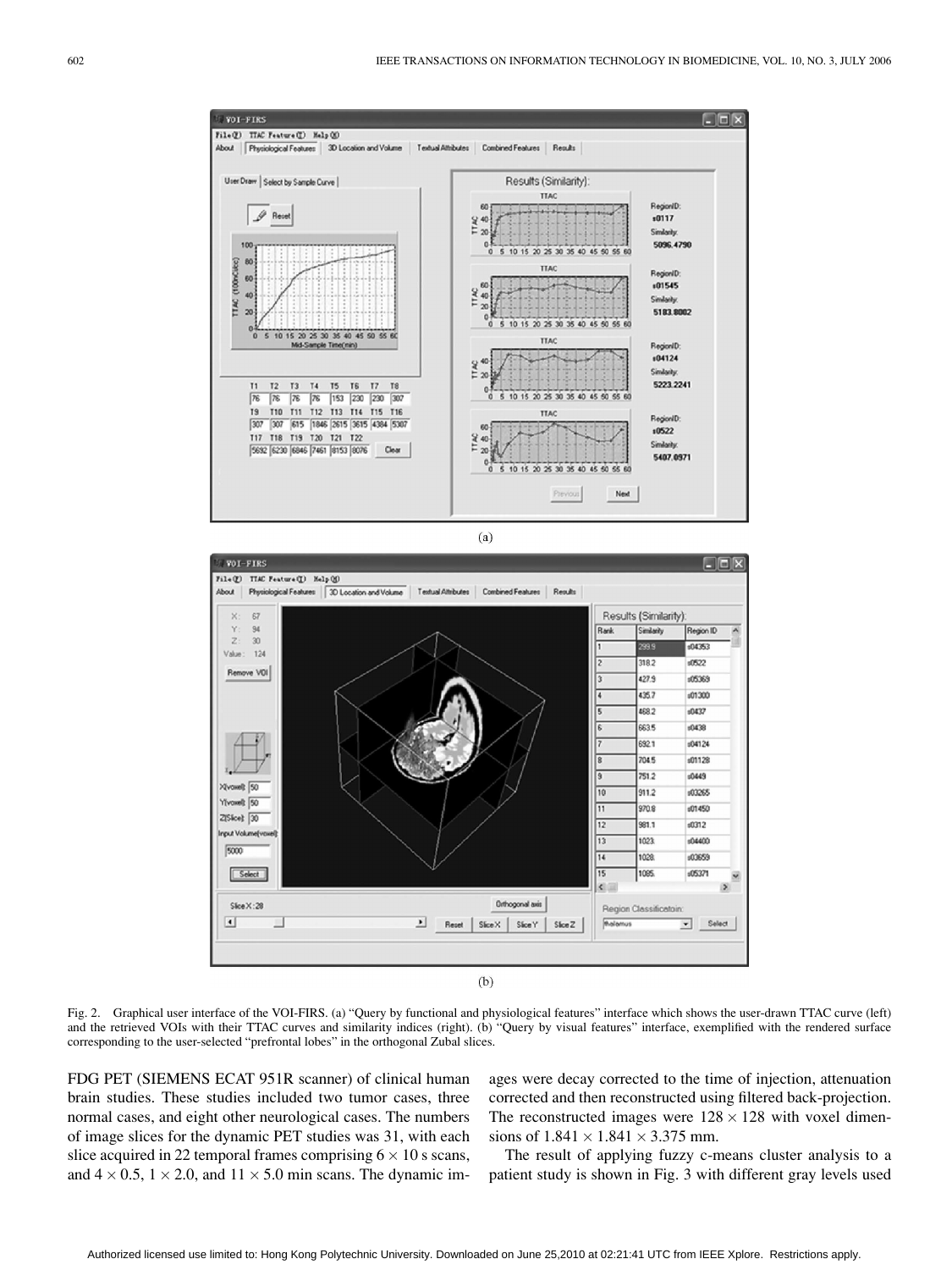

Fig. 3. (1) Dynamic five-frame temporal sequences using the optimal image-sampling schedule, respectively of (a)–(e) from the 18th slice (trans-axial) of a patient study; (2) selected slices out of 31, respectively of (a)–(e) from the patient study (last temporal frames); and (3) corresponding cluster analysis results. All images have been adjusted to their local maximum intensity ranges for display.

|                                | Number of clusters $(C)$ |          |          |          |         |         |          |  |  |
|--------------------------------|--------------------------|----------|----------|----------|---------|---------|----------|--|--|
| Validation Measure             | 4                        | 5        | 6        | 7        | 8       | 9       | 10       |  |  |
| Fuzzy validation $(\times 10)$ | 0.33                     | 0.36     | 0.38     | 0.43     | 0.67    | 0.76    | 0.63     |  |  |
| Relative differences (%)       | n/a                      | 6.21     | 6.04     | 10.34    | 54.88   | 22.53   | $-30.98$ |  |  |
| Mean square error              | 4.86                     | 3.17     | 2.21     | 1.66     | 1.32    | 1.07    | 0.86     |  |  |
| Relative differences (%)       | n/a                      | $-42.26$ | $-23.81$ | $-13.85$ | $-8.60$ | $-6.02$ | $-5.46$  |  |  |

TABLE I FUZZY VALIDATION AND THE MEAN-SQUARE ERROR MEASURES IN THE FCM CLUSTER ANALYSIS OF A DYNAMIC PET IMAGE

to distinguish the identified clusters. Multiple VOIs were constructed from each cluster. From visual inspection, the cluster analysis appeared to have correctly separated the prominent tissue structures, such as the cortex and the thalamus. Table I shows the FCM cluster analysis validation as a function of cluster number  $C$  in the segmentation of a dynamic PET image in Fig. 3. In the fuzzy validation, there was a large decrease in performance occurring at  $C = 8$  (largest relative difference). Although a small index of fuzzy validation indicates a cluster scheme with well-defined clusters, when C was small  $(C < 6)$ , it resulted in an undesirable effect of merging functionally different clusters together. Thus, to maximize the classification of individual functional types, the optimal cluster number was taken to be  $C = 7$ , which corresponds to the index of fuzzy validation prior to the large increase. The mean-square error indices decreased monotonically with increasing  $C$ , with rapid

drop in performance before slowing down at  $C = 7$ . Based on tradeoff between these measures, the optimal value of  $C$  was calculated to be 7. The threshold value for the background removal (15%) was not found to be critical and moderate changes  $(\pm 5\%)$  had little effect on the results. Empirically derived cluster analysis parameter values of  $P = 2.0$  and  $\varepsilon = 0.1$  gave acceptable results. Variation of these parameters,  $1 < P < 3$  and  $0.05 < \varepsilon < 0.2$ , appeared to have insignificant effect on the fuzzy validation and the mean-square error measures with 2%– 3% differences in both validation measures from the variation of these parameters.

The graphical user interface of the VOI-FIRS for retrieved results is shown in Fig. 4. Each thumbnail result [Fig. 4(a)– (d)] can be individually navigated in orthogonal planes. The similarity indices from the retrieved VOIs are presented below the images. Any of the retrieved images can be enlarged and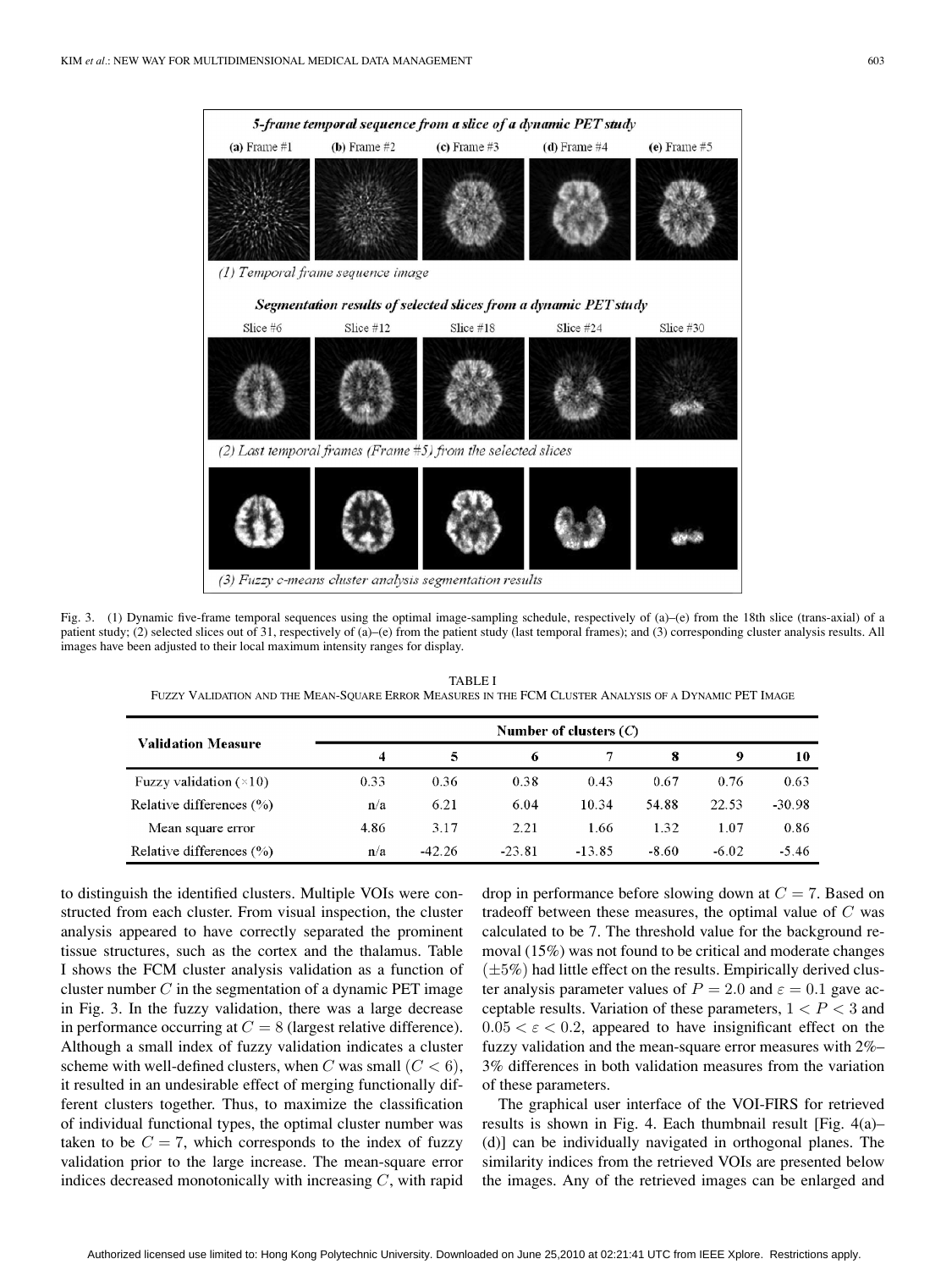

Fig. 4. The graphical user interface of the query results in VOI-FIRS. Thumbnails in the left side of the interface represent the ranked results respectively of (a)–(d). Right side is the enlarged view of the selected thumbnail result. In the enlarged view, the retrieved VOI (tumor VOI) can be surface rendered.

the VOI surface rendered [Fig. 4(e)]. The segmentation result from which the features were extracted can also be retrieved from the database for inspection of the segmented VOIs. In this example, the combination query was formulated to search for images having similar functional behavior and size apparent in a malignant brain tumor cases. The query was formulated to include a TTAC curve as a functional feature derived from an existing tumor VOI in the database, and 2000 voxels as the volume feature, with equal weights applied to the two features. The highest ranked result shown in Fig. 4(a) and enlarged in Fig. 4(e) with the VOI surface rendered is of a patient study with a prominent tumor (indicated by an arrow). The result shows that the query successfully identified VOIs with high kinetic behavior and user-defined volume, which is in agreement with the similarity indices for the query features shown below the images. As expected, the similarity index of the TTAC feature for the 1st-ranked VOI was 0, since the TTAC feature used in the query was derived from this VOI.

The formulated query used in Fig. 4 was modified to include an additional location feature to observe the behavior of the combined query retrieval. The location feature was defined as the center of the brain with voxel coordinates of 64, 64, 17  $(x<sub>-</sub>,$  $y$ -,  $z$ -axes) and equal weights were then distributed to the three features. The 12 highest combined ranked VOIs are tabulated in Table II. In the "Rank" columns, the numbers in bold is the ranks and the numbers inside the brackets are the weighted ranks. In all similarity measures, smaller indices represent better similarity. On the basis of this result, the addition of the location feature and subsequent redistribution of the feature weights had the effect of retrieving VOIs, which were relevant to the query in all three features, with changes in combined ranks of all retrieved VOIs apart from the 1st combined ranked VOI.

The effect from the distribution of weights applied to the features is further exemplified to provide insights into the stability of the VOI-FIRS. Based on the result in Table II, the differences in the combined weighted ranks (column 1) among the VOIs can be used to indicate the change in VOI ranks from the redistribution of feature weights. As the VOIs are ranked according to the sum of the weighted ranks from individual features, it is likely that a VOI with large differences in weighted ranks to other VOIs (such as the first three VOIs to all the other VOIs), will not be affected by subtle changes in the distribution of feature weights. Indeed, by adjusting the weight to 40% for TTAC, and 30% for the volume and location in the same query, all the ranks of the VOIs were changed apart from the first three VOIs. The largest change in the combined rank occurred for VOI s04-37 with increase in rank from 12th to 7th. The raise in the rank was attributed to the fact that the weight of the high-ranked functional feature (3rd) was increased whereas the low-ranked location feature (56th) was decreased. The individual feature ranks calculated during the combined query can also be used to retrieve VOIs based on only one particular feature, for example, using only the functional feature from the query above, the retrieved VOIs will result in s09 (combined rank of 1), s06 (combined rank of 20), and s04 (combined rank of 3).

Another example of image retrieval is illustrated in Fig. 5. The sample TTAC, which approximates a pattern found in gray matter of PET images [Fig. 5(a)], and the location of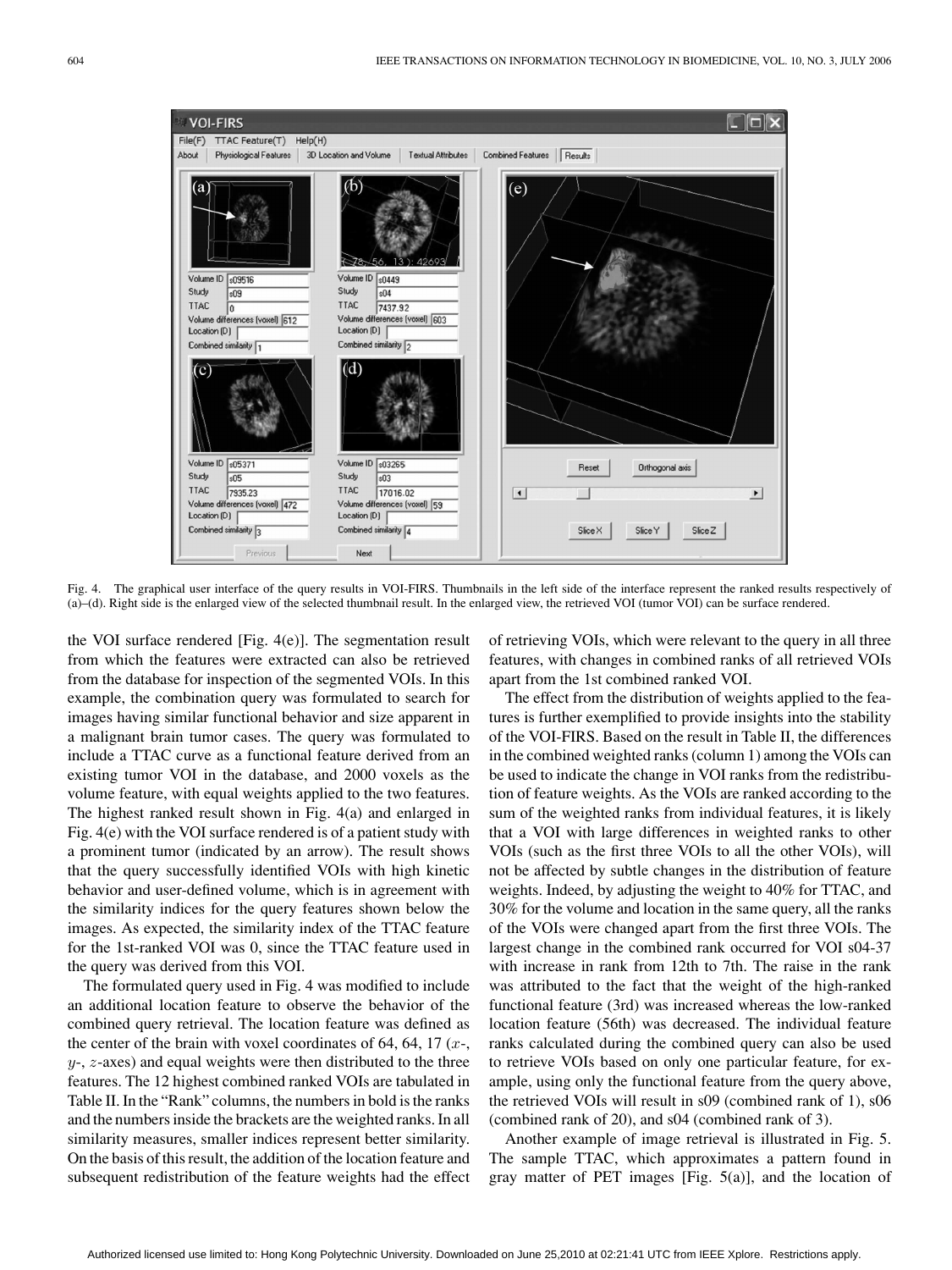| Combined<br>Rank<br>(weighted) | <b>VOI</b><br>Number<br>(ID) | <b>TTAC Similarity</b><br>Measure |                            | <b>Volume Similarity</b><br>Measure |       | <b>Location Similarity</b><br>Measure |       |
|--------------------------------|------------------------------|-----------------------------------|----------------------------|-------------------------------------|-------|---------------------------------------|-------|
|                                |                              | Rank<br>(weighted)                | <b>Index</b><br>$(* 1000)$ | Rank<br>(weighted)                  | Index | Rank<br>(weighted)                    | Index |
| 1(7.67)                        | $s09 - 516$                  | 1(0.33)                           | 0.00                       | 9(3.00)                             | 612   | 13(4.33)                              | 8.37  |
| 2(9.33)                        | s09-147                      | 11(3.67)                          | 13.47                      | 11(3.67)                            | 779   | 6(2.00)                               | 7.48  |
| 3(13.67)                       | $s03 - 265$                  | 16(5.33)                          | 17.34                      | 2(0.67)                             | 59    | 23 (7.67)                             | 10.49 |
| 4(19.33)                       | $s06 - 433$                  | 49 (16.33)                        | 42.29                      | 1(0.33)                             | 33    | 8(2.67)                               | 8.06  |
| 5(20.00)                       | $s04 - 38$                   | 5(1.67)                           | 7.39                       | 15(5.00)                            | 922   | 40(13.33)                             | 16.31 |
| 6(22.33)                       | $s05 - 371$                  | 6(2.00)                           | 7.44                       | 7(2.33)                             | 472   | 54 (18.00)                            | 22.56 |
| 7(23.33)                       | s01-447                      | 20(6.67)                          | 19.73                      | 14 (4.67)                           | 914   | 36(12.00)                             | 15.62 |
| 8(24.00)                       | s06-446                      | 32 $(10.67)$                      | 30.08                      | 36(12.00)                           | 12332 | 4 (1.33)                              | 7.35  |
| $= 8(24.00)$                   | $s06-523$                    | 40(13.33)                         | 36.62                      | 31 (10.33)                          | 10955 | 1(0.33)                               | 6.08  |
| 10(24.67)                      | $s04-49$                     | 7(2.33)                           | 7.94                       | 8(2.67)                             | 603   | 59 (19.67)                            | 30.53 |
| $=10(24.67)$                   | s06-414                      | 14(4.67)                          | 17.02                      | 55 (18.33)                          | 21604 | 5(1.67)                               | 7.35  |
| 12(25.00)                      | s04-37                       | 3(1.00)                           | 6.53                       | 16(5.33)                            | 1496  | 56 (18.67)                            | 26.25 |

TABLE II SIMILARITY MEASURES OF THE COMBINED QUERY RESULT USING THREE FEATURES WITH EQUAL WEIGHTS APPLIED



Fig. 5. (a) TTAC curve. (b) Selection of a location (right thalamus) in the standard atlas (Zubal). (c) Retrieved result with (a) and (b) as the query features. (d) Retrieved result with (a) and a different location feature (left thalamus) as the query feature.

the "right thalamus" selected from the labeled structures in the Zubal phantom [Fig. 5(b)] were set as the query features. Weighting was set to 50% for the functional feature and 50% for the location feature. The highest ranked retrieved VOI is shown in Fig. 5(c), where the query identified a VOI representing the right thalamus. Fig. 5(d) is the highest ranked result from changing the location feature to "left thalamus." Utilizing the spatial properties of the PET images in the location feature, VOIs based on user-defined structures were identified, which may have not been possible from the functional feature alone.

## VII. DISCUSSION AND FUTURE WORK

The VOI-FIRS demonstrated the use of multidimensional feature extraction and retrieval, enabling the use of 3-D visual and 1-D functional features within dynamic PET images for content-based retrieval. Existing CBIR systems that utilize features, such as color and texture, may not be the optimal features when applied to dynamic PET images. Color is not captured in the dynamic PET imaging process as it is usually acquired in grayscale, and due to the statistical noise and tracer redistribution in dynamic PET images, texture is also unlikely to be a relevant feature. However, other visual features such as VOI shape and grayscale gradient may introduce additional searching capabilities, which could improve the retrieval performance. To represent the image features accurately, the segmentation of dynamic PET images is an important component for overall success of the content-based retrieval system. In this study, the application of fuzzy c-means cluster analysis was well suited in the segmentation of dynamic PET images for the construction of VOIs. However, this cluster analysis was based on the voxel's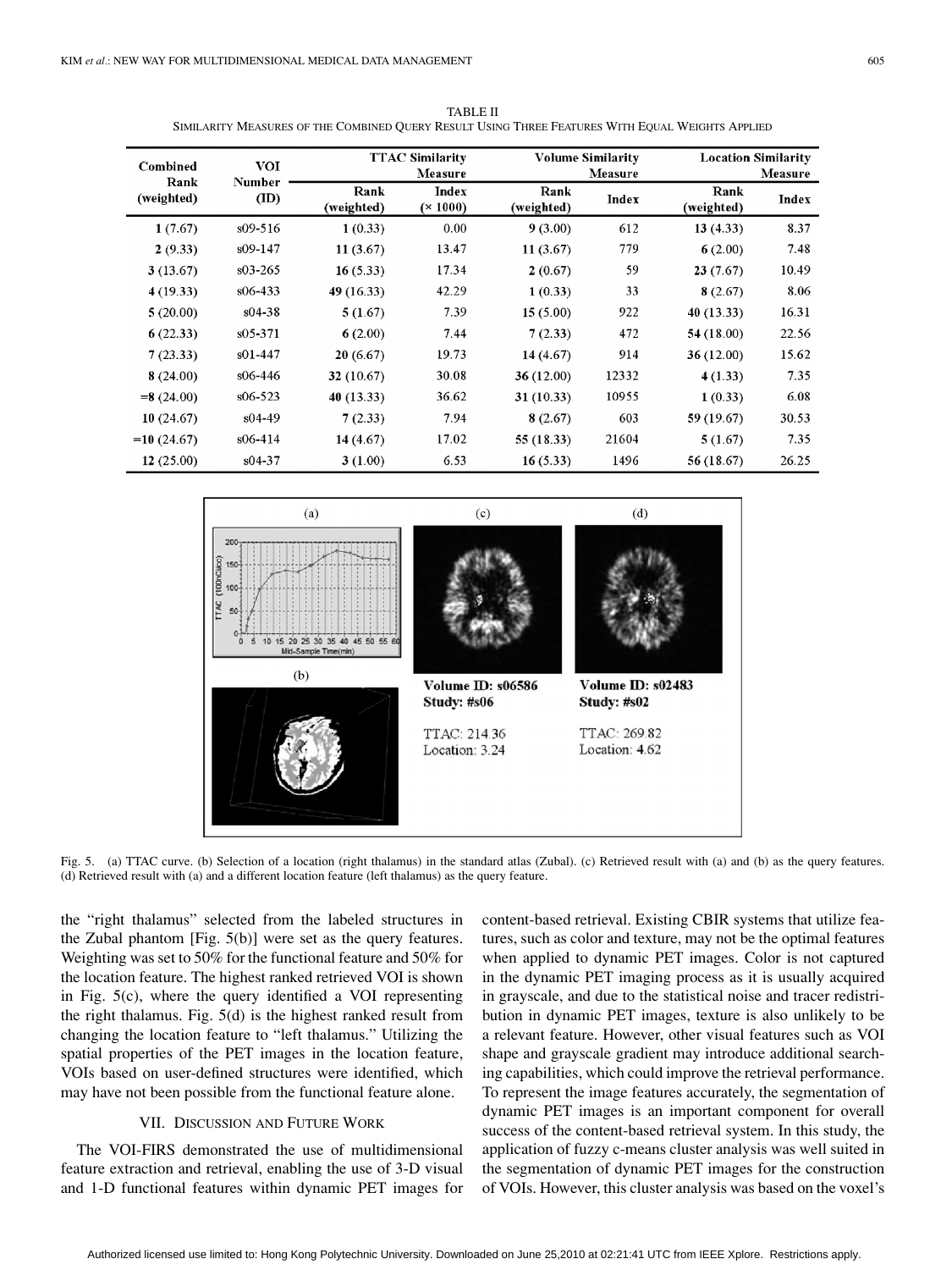kinetic behavior (TTAC) alone and did not consider the potentially useful spatial information in the voxels. We are currently investigating the segmentation of dynamic PET images using both the spatial and temporal information, which may prove useful in the feature extraction and retrieval for CBIR.

The database of the VOI-FIRS was constructed using only 13 dynamic PET studies. Although only small database samples were indexed, all the images were of the same human body structure and acquired from the same scanner with identical imaging procedures (reconstruction algorithm, voxel dimension, spatial resolution, quantification, etc.). Therefore, we believe that our results were able to provide an insight into the capabilities of CBIR system in enhancing the searching capabilities of conventional text-based retrieval systems. For instance, by combining the text-based feature of "patients age  $\langle 45 \text{ and } 50 \rangle$ " with the query set in Fig. 4, the retrieved result will only identify those patients with a VOI representing a tumor in the specified age group. Further studies will investigate the possible integration and evaluation of VOI-FIRS within a real hospital environment, which may enable evaluation of VOI-FIRS with large and varying dynamic PET study databases.

## VIII. CONCLUSION

When performing content-based retrieval of multidimensional dynamic PET images, it is important to take into account the domain-specific requirements. Our VOI-FIRS has the advantage that visual and functional features extracted from the 4-D dynamic PET images were utilized in a region-based query for CBIR. This approach could facilitate identification of similar patient studies with particular pathologic process and potentially increase our understanding of underlying disease states and improve specificity in diagnosing diseases.

#### ACKNOWLEDGMENT

The authors are grateful for the generous suggestions by the referees and the staff at the Royal Prince Alfred hospital for supplying the clinical images.

#### **REFERENCES**

- [1] D. Feng, W. C. Siu, and H. J. Zhang,, *Multimedia Information Retrieval and Management—Technological Fundamentals and Applications*, NY: Springer-Verlag, 2003.
- [2] H. K. Huang, *PACS: Basic Principle and Applications*, NY: Wiley-Liss, 1999.
- [3] H. Müller, N. Michoux, D. Bandon, and A. Geissbuhler, "A review of content-based image retrieval system in medical applications—Clinical benefits and future directions," *Int. J. Med. Informatics*, vol. 73, pp. 1–23, 2004.
- [4] J. M. Bueno, F. Chino, A. J. M. Traina, and C. Traina, Jr., "How to add content-based image retrieval capability in a PACS," in *Proc. IEEE Computer Based Med. Syst.*, Jun. 4–7, 2002, pp. 321–326.
- [5] I. N. Bankman in *Handbook of Medical Imaging—Processing and Analysis.* San Diago, CA: Academic, 2000.
- [6] L. Zheng, A. W. Wetzel, J. Gilbertson, and M. J. Becich, "Design and analysis of a content-based pathology image retrieval system," *IEEE Trans. Inf. Technol. Biomed.*, vol. 7, no. 4, pp. 249–255, Dec. 2003.
- [7] A. W. M. Smeulders, M. Worring, S. Santini, A. Gupta, and R. Jain, "Content-based image retrieval at the end of the early years," *IEEE Trans. Pattern Anal. Mach. Intell.*, vol. 22, no. 12, pp. 1349–1380, Dec. 2000.
- [8] H. D. Tagare, C. C. Jaffe, and J. Duncan, "Medical image databases: A content-based retrieval approach," *J. Amer. Med. Inf. Assoc.*, vol. 4, pp. 184–198, 1997.
- [9] K. Vu, K. A. Hua, and W. Tavanapong, "Image retrieval based on regions of interest," *IEEE Trans. Knowl. Data Eng.*, vol. 15, no. 4, pp. 1045–1049, Jul.–Aug. 2003.
- [10] B. G. Prasad, K. K. Biswas, and S. K. Gupta, "Region-based image retrieval using integrated color, shape, and location index," *Comput. Vis. Image Understand.*, vol. 94, pp. 193–233, 2004.
- [11] W. W. Chu, C. C. Hsu, A. F. Cardenas, and R. K. Taira, "Knowledge-based image retrieval with spatial and temporal constructs," *IEEE Trans. Knowl. Data Eng.*, vol. 10, no. 6, pp. 872–888, Nov.–Dec. 1998.
- [12] W. Cai, D. Feng, and R. Fulton, "Content-based retrieval of dynamic PET functional images," *IEEE Trans. Inf. Technol. Biomed.*, vol. 4, no. 2, pp. 152–158, Jun. 2000.
- [13] C. Shyu, C. Brodley, A. Kak, A. Kosaka, A. Aisen, and L. Broderick, "ASSERT: A physician-in-loop content-based image retrieval system for HRCT image databases," *Comput. Vis. Image Understand.*, vol. 75, pp. 111–132, 1999.
- [14] P. Korn, N. Sidiropoulos, C. Faloutsos, E. Siegel, and Z. Protopapas, "Fast and effective retrieval of medical tumor shapes," *IEEE Trans. Knowl. Data Eng.*, vol. 10, no. 6, pp. 889–904, Nov.–Dec. 1998.
- [15] I. El-Naqa, Y. Yang, N. P. Galatsanos, R. M. Nishikawa, and M. N. Wernick, "A similarity learning approach to content-based image retrieval: Application to digital mammography," *IEEE Trans. Med. Imag.*, vol. 23, no. 10, pp. 1233–1244, Oct. 2004.
- [16] S. Antani, D. J. Lee, R. Long, and G. R. Thoma, "Evaluation of shape similarity measurement methods for spine X-ray images," *J. Vis. Commun. Image Represent.*, vol. 15, pp. 285–302, 2004.
- [17] A. Guimond and G. Subsol, "Automatic MRI database exploration and applications," *Int. J. Pattern Recognit. Artif. Intell.*, vol. 11, pp. 1345– 1365, 1997.
- [18] K. P. Wong, D. Feng, S. R. Meikle, and M. J. Fulham, "Segmentation of dynamic PET images using cluster analysis," *IEEE Trans. Nucl. Sci.*, vol. 49, no. 1, pp. 200–207, Feb. 2002.
- [19] H. Guo, R. Eanaut, K. Chen, and E. Rieman, "Clustering huge data sets for parametric PET imaging," *Biosystems*, vol. 71, pp. 81–92, 2003.
- [20] J. Bezdek, *Pattern Recognition with Fuzzy Objective Function Algorithm*. Norwell, MA: Kluwer, 1981.
- [21] J. Kim, W. Cai, D. Feng, and S. Eberl, "An objective evaluation framework for segmentation techniques of functional positron emission tomography studies," in *IEEE Proc. Nucl. Sci. Symp. Med. Imag. Conf.*, vol. 5, Oct. 16–22, 2004, pp. 3217–3221.
- [22] R. C. Gonzalez and R. E. Woods, *Digital Image Processing*, 2nd ed. Englewood Cliffs, NJ: Prentice-Hall, 2002.
- [23] X. Li, D. Feng, and K. Chen, "Optimal image sampling schedule: A new effective way to reduce dynamic image storage and functional image processing time," *IEEE Trans. Med. Imag.*, vol. 15, no. 5, pp. 710–719, Oct. 1996.
- [24] D. Feng, W. Cai, and R. Fulton, "An optimal image sampling schedule design for cerebral blood volume and partial volume correction in neurologic FDG-PET studies," *Aust. N. Z. J. Med.*, vol. 28, p. 361, 1998.
- [25] C. Cobelli, A. Ruggeri, J. J. DiStefano III, and E. M. Landaw, "Optimal design of multi output sampling schedule—Software and applications to endocrine—Metabolic and pharmacokinetic models," *IEEE Trans. Biomed. Eng.*, vol. 32, no. 4, pp. 249–256, 1985.
- [26] X. L. Xie and G. Beni, "A validity measure for fuzzy clustering," *IEEE Trans. Pattern Anal. Mach. Intell.*, vol. 13, no. 8, pp. 841–847, Aug. 1991.
- [27] S. C. Huang, M. E. Phelps, E. J. Hoffman, K. Sideris, C. J. Selin, and D. E. Kuhul, "Non-invasive determination of local cerebral metabolic rate of glucose in man," *Amer. J. Physiol.*, vol. 238, pp. e69–e82, 1980.
- [28] D. Feng, D. Ho, K. Chen, L.-C. Wu, J.-K. Wang, R.-S. Liu, and S.-H. Yeh, "An evaluation of the algorithms for determining local cerebral metabolic rates of glucose using positron emission tomography dynamic data," *IEEE Trans. Med. Imag.*, vol. 14, no. 4, pp. 697–710, Dec. 1995.
- [29] S. Minoshima, K. L. Berger, K. S. Lee, and M. A. Mintun, "An automated method for rotational correction and centering of three-dimensional functional brain images," *J. Nucl. Med.*, vol. 33, pp. 1579–1585, 1992.
- [30] S. Minoshima, R. A. Koeppe, M. A. Mintun, K. L. Berger, S. F. Taylor, K. A. Frey, and D. E. Kuhl, "Automated detection of the intercommissural line for stereotactic localization of functional brain images," *J. Nucl. Med.*, vol. 34, pp. 322–329, 1993.
- [31] S. Minoshima, R. A. Koeppe, K. A. Frey, and D. E. Kuhl, "Anatomic standardization: Linear scaling and nonlinear warping of functional brain images," *J. Nucl. Med.*, vol. 35, pp. 1528–1537, 1994.